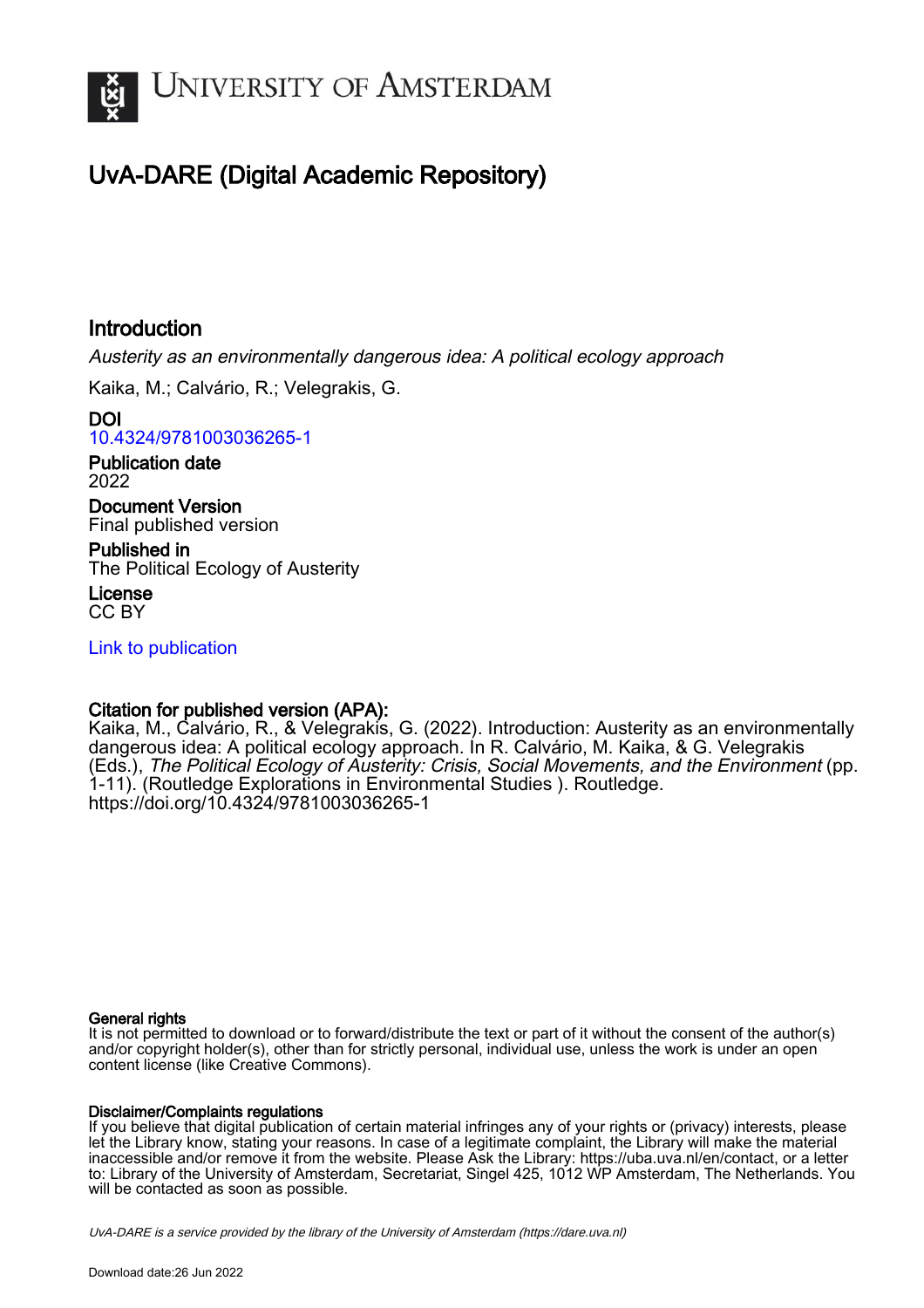# **Introduction**

## [Austerity as an environmentally dangerous](#page--1-0)  idea: A political ecology approach

*Maria Kaika, Rita Calvário, and Giorgos Velegrakis* 

This book documents austerity as an idea and a practice that is as dangerous for the environment, as it is for the economy and for society (Blyth, 2013). The aim is to open a debate on the 'political ecology of austerity' by documenting systematically for the frst time the largely ignored environmental 'side-efects' of the austerity policies that were implemented after the 2008 crisis, some of which continue being implemented today, even during the global coronavirus pandemic. We emphasise how, although the economy will – in all likelihood – recover from both the fnancial crisis and the coronavirus pandemic crisis, the environmental efects of austerity will stay with us forever, or at least for many decades to come.

The book's multidisciplinary (geography, sociology, anthropology) and multisited (Ecuador, Spain, Greece, Italy, Portugal, Canada, Australia) perspectives converge in documenting and explaining two key environmental consequences of austerity. First, the way in which austerity contributes to shifting towards more uneven and unequal 'environmentally' and 'socially' developmental practices and policies, and the increase in social inequalities and environmental deterioration that these practices entail. Second, the way in which austerity contributed to the proliferation of social movements and initiatives which resist the increase in social inequality and environmental destruction, and propose alternative ways to organise socio-environmental relations in order to deal with the economic crisis.

We argue that understanding both of these facets of the socio-environmental consequences of austerity are equally important. Hence, the chapters in this book document how austerity led to environmental degradation, land grabbing, and the private appropriation of the commons, afecting the subaltern classes and social groups. But the chapters also document how austerity led to insurgencies and new social movements that generated new practices to protect the environment from further destruction and new imaginaries for more socially just and environmentally sustainable futures.

The book addresses the issues mentioned earlier in three ways. First, analytically, by drawing attention to the way environmental protection is pitted against economic growth during austerity periods, when the regression of environmental concerns in favour of addressing socio-economic concerns is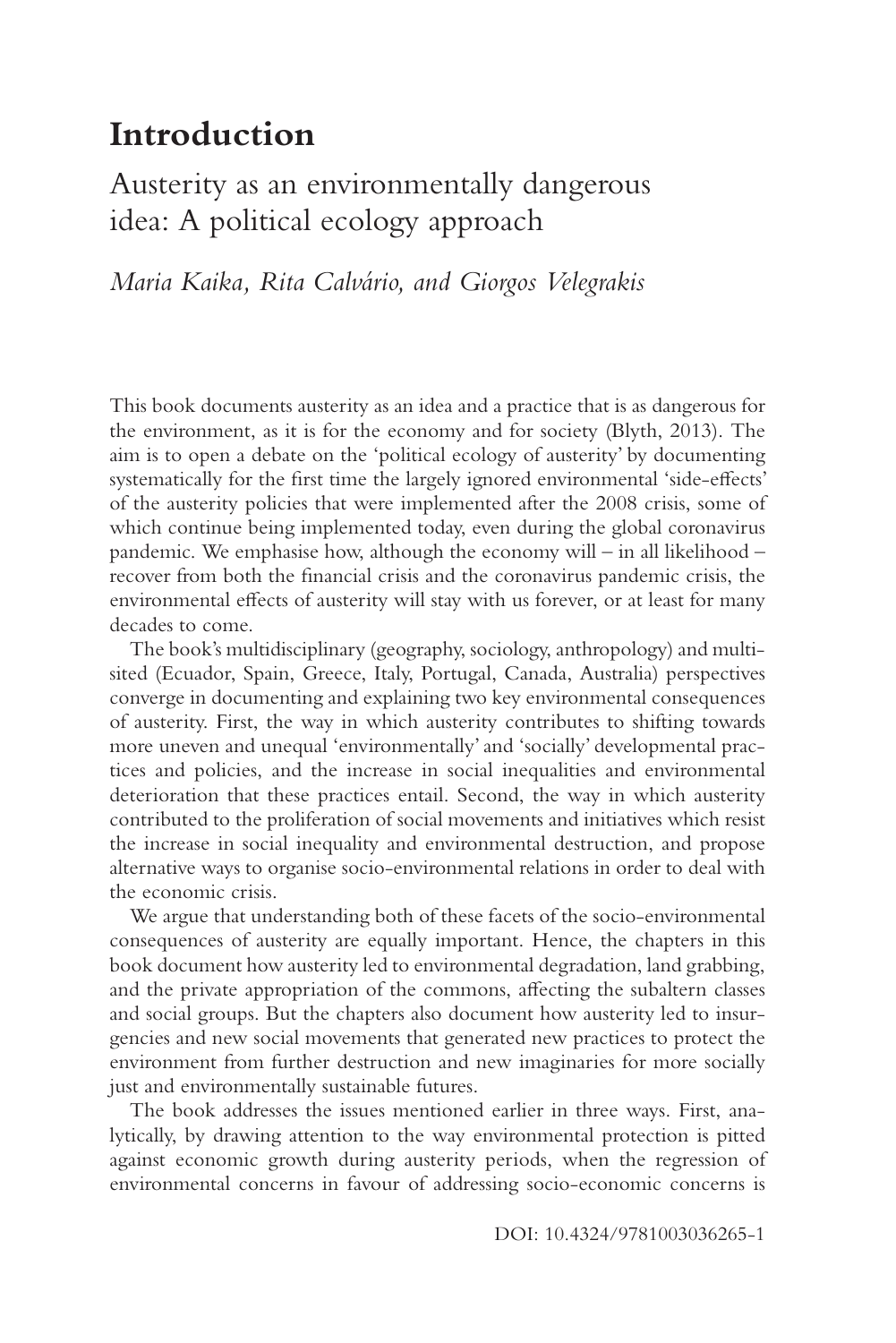normalised. Second, empirically, by substantiating (through detailed case studies) the link between austerity politics, environmental destruction, and deepening of social inequalities along class, race, ethnicity, and gender lines. Each case study presented in the book exemplifes the sequence of events that led from economic crisis to austerity policies, and from austerity to the revamping of pro-growth policies that boosted capital accumulation while at the same time led to increased extractivism, environmental degradation, and 'value grabbing' (Andreucci et al., 2017) and accentuated exploitation and marginalisation of Indigenous people, migrants, racialised communities, women, the workingclasses, and the poor. These policies are entangled in discourses and practices that involve climate denial, colonialism, racism, and other exclusionary views of the socio-environmental milieu. Third, the book highlights that, even though one decade of austerity policies took public attention and discourse away from environmental concerns, it also led to a new wave of activism that struggles to bring the environmental question back into the heart of public concern. These struggles link environmental justice to social justice.

#### **Austerity as class politics = austerity as environmental politics**

The idea, or ideology, of austerity as a cure to economic crisis has a long history. As a recipe for reduction of public spending in expectation of reduced state budget defcits, it is closely linked to the eforts of world currencies to stay within the 'gold standard' during the early 20th century. But from the Great Depression onwards, austerity started receiving systematic criticism as a means for economic recovery during economic downturns, notably by John Maynard Keynes, who argued that the right time for implementing austerity are periods of economic boom, and not periods of economic slump. The negative associations of austerity with social upheaval, extreme nationalism, and politics of hatred that led to both the frst and second world wars, combined with the success of post war Keynesian policies to boost western economies through public spending – not austerity – contributed further to increasing scepticism towards the efectiveness of austerity politics for achieving economic recovery.

After the Second World War austerity was put to rest. But it was resurrected after the 2008 economic crisis by neoliberal economists and policy makers who promoted austerity as a uniquely appropriate tool to create a 'confdence boost' for businesses which were at the time under economic stress. In unison, the IMF, the World Bank, and the European Central Bank adopted wholeheartedly austerity after 2008 in Europe as an 'expansionary tool' and a recovery policy for the economy. The three powerful international organisations pushed and often demanded austerity textbook economic policies: cuts in state budgets, and reduction of wages and prices. Despite a wealth of evidence suggesting the opposite, i.e., that austerity measures accentuate rather than repair socio-economic problems under conditions of crisis (Krugman, 2009), these organisations insisted that the only way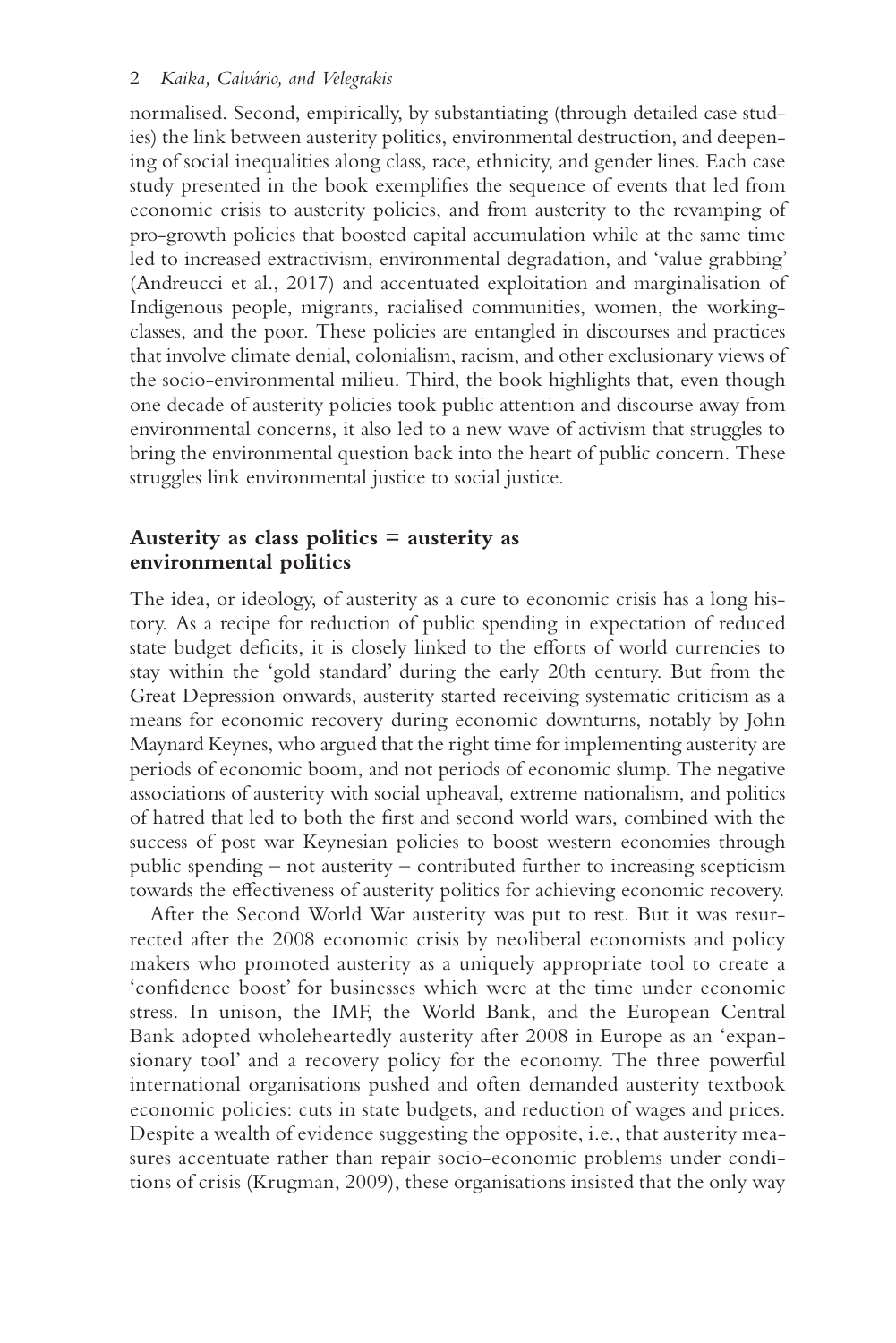out of the crisis was to implement policies of budgetary discipline (Douzinas, 2013, p. 28). Therefore, they advocated that austerity would restore competitiveness and inspire 'business confdence' since governments would "neither be 'crowding-out' the market for investment by sucking up all the available capital through the issuance of debt, nor adding to the nations already 'too big' debt" (Blyth, 2013, p. 247).

Many countries across both the global north and the global south were forced into austerity this way. But this post-2008 crisis austerity variant was diferent to earlier, 20th century ones. It was implemented under a very diferent economic, social, and political context, largely known as neoliberalism, and broadly understood as a political and economic framework characterised by free-market and market exchange as a self-righteous ethic in its own right (Harvey, 2007). This particular version of austerity that Peck and Theodore (2019) termed 'neoliberal austerity' is an economic policy of budgetary or fscal discipline that involves the usual cuts in a state's social spending, decline in public investment, and deliberate reduction of domestic wages and prices, but also a decline in welfare provision, and increased privatisation of public services and other key sectors of the economy. These measures, that signifcantly roll back the welfare-state, reduce real wages and social rights, and enclose any environmental commons left (Douzinas, 2013; Peck et al., 2012), were suggested or imposed by the aforementioned international organisations after 2008 as particularly apt for slumping economies. The new austerity ideology advocates argued that these measures would reduce state defcits, increase economic competitiveness, and improve the confdence of the markets and private investors; hence, economic growth would follow (Blyth, 2013).

It did not work. Not only did the neoliberal variant of austerity not boost confidence and reduce public deficits, it resurrected dangerous ideology that caused public debt to swell. The economic consequences were detrimental. Ten years onwards from the 2008 economic crisis, the IMF reported an increase in the median general government debt-GDP ratio from 36 to 51 percent, and an increase in central bank balance sheets in advanced economies "several multiples the size they were before the crisis" (Chen et al., 2019, p. 5).

The social consequences of austerity were equally devastating and more farreaching: deterioration of physical and mental health, direct losses in human life (45% increase in suicides in Greece in the years that followed the crisis), and unprecedented levels of poverty and child poverty in advanced western economies (Kaika, 2012; Stuckler & Basu, 2013).

The devastating economic and social consequences of austerity did not fall equally amongst all segments of the society. Mounting evidence shows that since 2008, austerity acted as a form of class politics that increased inequality (Harvey, 2011) by forcing a "class specifc put-option ... exercisable by the top 30 percent on the bottom 70 percent of the income distribution" (Blyth, 2013, p. 259; see also Chen et al., 2019; IMF, 2012). The serious social efects of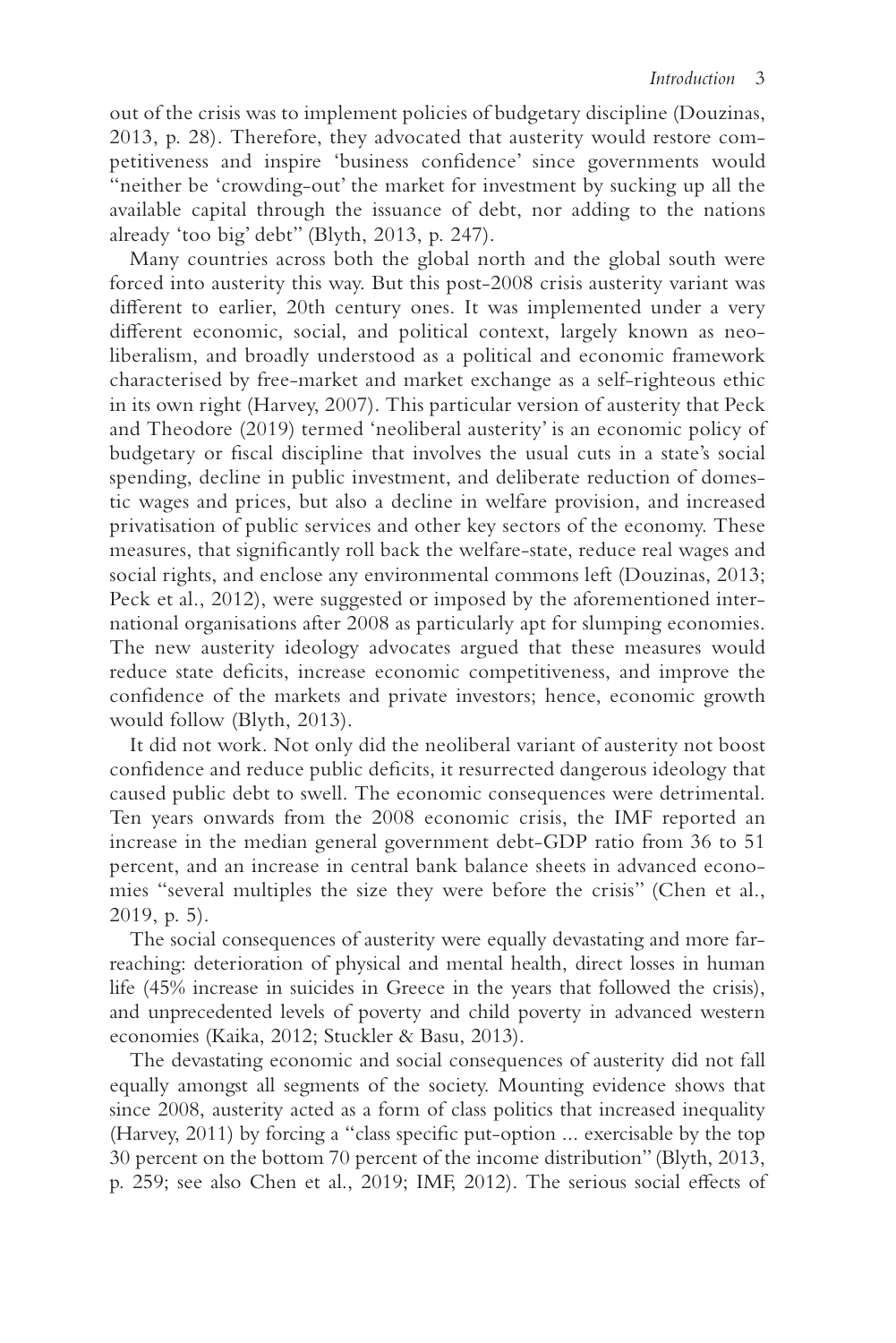austerity across diferent geographical and cultural contexts became the central focus of a signifcant body of research, including the dynamics of anti-austerity mass protests and social upheaval, but also the re-emergence of politics and practices of hate, populist nationalism, social exclusion, and violence (della Porta & Mattoni, 2014; Featherstone, 2015; Kaika & Karaliotas, 2014; Lapavitsas, 2013). The examination of austerity as class politics ofered signifcant insight into the social and economic consequences of this dangerous idea.

However, the analysis of austerity as class politics and as a tool of social engineering omitted a very significant parameter: the link between austerity and re-engineering socio-environmental relations. Indeed, the significant environmental impact of austerity programs has received surprisingly little attention. As political ecology scholarship documents, every shift in economic and social policies that redistribute wealth is by necessity linked to a shift in environmental-social interactions (Peet et al., 2010). The recent use of austerity as a tool for re-engineering socioeconomic relations is no exception to that. It had serious environmental consequences, that have not yet been fully documented and which range from land grabbing, privatisation of resources, increased extractivism, direct environmental degradation, decline in environmental protection, and urban gentrification (Hadjimichalis, 2014); all in the name of saving the economy.

Documenting the ways in which austerity adds environmental destruction to economic and social destruction is the key aim of this book. By recognising austerity as class politics, the volume documents and analyses the 2008 economic crisis and its consequent austerity practices as initiators of an accentuated environmental, social, and political crisis that lasted (and continues) for more than a decade, and created a new reality that normalises the increased exploitation of resources and human beings, and the intensifcation of social inequalities and repression across the world and in diferent socio-political frameworks.

But at the same time, the book also documents how over the past ten years, urban and rural territories all over the world have experienced forms of popular discontent, and the rise of multiple local or supra-local social movements. In many instances, these movements mobilised the 'environment' as a pillar around which they articulated their anti-austerity struggles. By doing so, they exposed the link between environmental degradation and social inequalities under austerity politics, and re-politicised the crisis by enacting novel forms of subaltern and working-class environmentalism. Often, these recent, austerity-driven expressions of class struggle have focused not only on addressing current, specifc, and local needs, but also on fnding more universal ways of transforming socioenvironmental confgurations. In few cases, these initiatives have been successful in putting a brake on austerity and its damaging efects on people and the environment. It is, therefore, crucial to investigate the ways in which austerity-driven socio-environmental confict across geographical locations and scales intersects with class, cultural, gender, anti-colonial, ecological, and political struggles that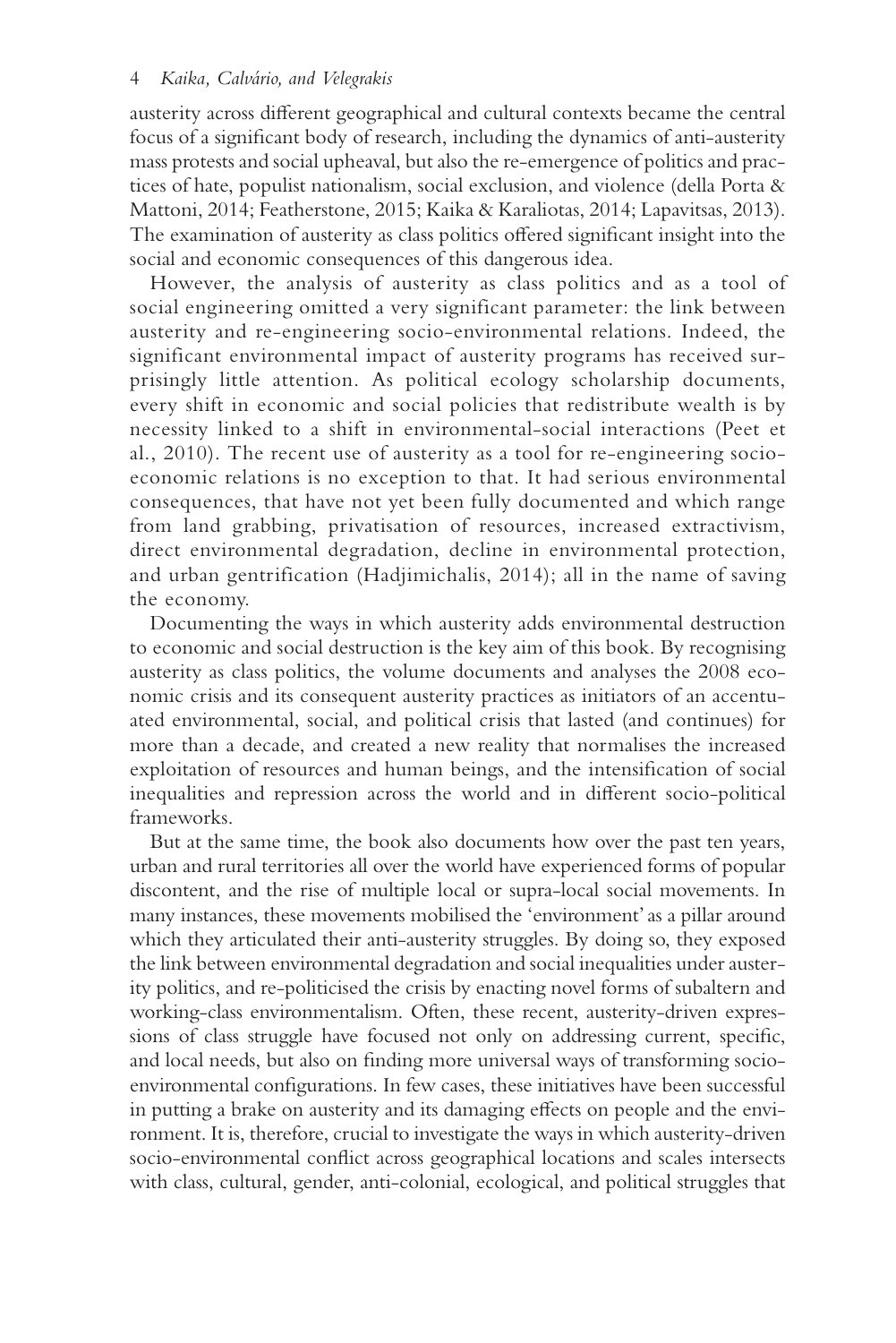have the potential to disrupt uneven and unequal pro-growth policies and ideologies (M'Barek et al., 2020; Tsavdaroglou et al., 2017; Velegrakis & Kosyfologou, 2018).

### **A political ecology perspective on austerity: Why it matters**

Political ecology emerged as a response and opposition to "apolitical" ecologies (Robbins, 2019) and to the rise of "liberal environmentalism" (Bakker, 2015; Heynen et al., 2006). A political ecology approach conveys that the persistent economic exploitation that leads to resource overexploitation and to the current climate crisis is the outcome of who wins and who loses in historically and geographically specifc social struggles, political processes, and power relations (Robbins, 2019). Political ecology insists that documenting these process matters in order to understand and show that there are diferent, often better, less coercive, less exploitative, and more equitable and sustainable ways of 'doing' economic development. In short, political ecology understands and researches climate change and environmental degradation as a problem of social struggle, distribution, and the exercise of political and economic power, marked by conficts over alternative futures and by clashes between alternative values and imaginaries, and amongst groups of diferent ethnic, class, gender, and other backgrounds.

For political ecology scholars, it is important to historicise and contextualise environmental problems and their interrelation within the socio-economic sphere. This enables us to position environmental problems within their proper historically and geographically particular set of political and economic conditions that include national and international policies, colonial power relations past and present, social confict, and balance of forces between diferent sectors in society. Some of the main issues studied in political ecology include the relation between socio-ecological marginalisation and degradation; the causes, characteristics and outcomes of environmental conficts; the relation between environmental conservation and government control over territories; and the role of social movements in achieving more just and sustainable socio-ecological conditions. In short, political ecology politicises environmental problems in contradistinction to dominant technocratic or apolitical attempts that do not attend to the root causes of such problems.

From a political ecology perspective then, neoliberalism and the related post-2008 economic crisis are co-constituted by evolving relationships with biophysical natures and through a changing society-nature dialectic that involved the changing role of the state in environmental governance, the intensifcation of geographical dislocation, and social dumping of pollution and toxicity, the construction of  $CO<sub>2</sub>$  trading as a market that was supposed to miraculously contribute to solve climate change, the increased commodifcation, and even fnancialisation of resources such as water, gas, and electricity (Bakker, 2015; Castree, 2008; Heynen & Robbins, 2005; Heynen et al., 2007; McCarthy & Prudham, 2004).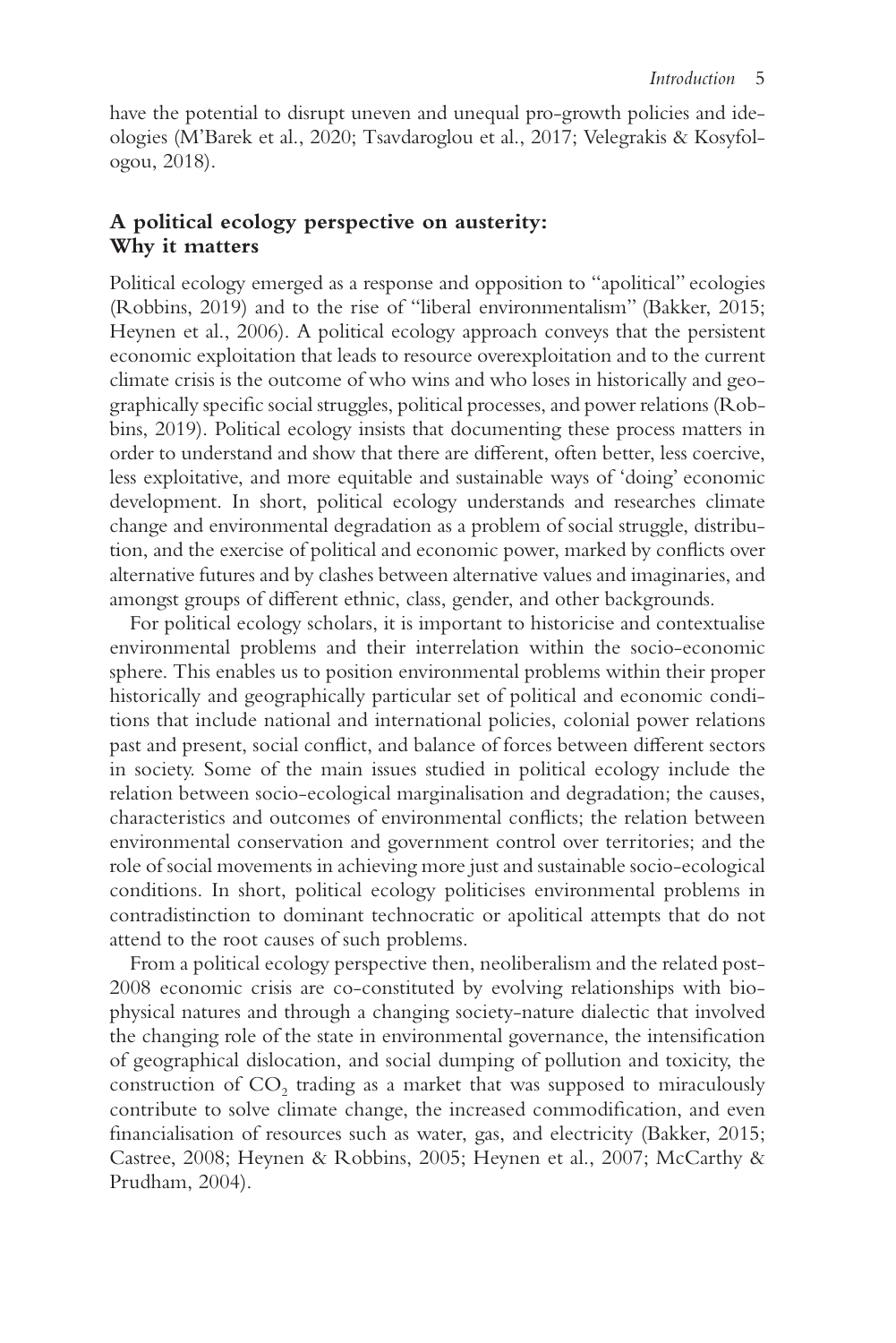#### 6 *Kaika, Calvário, and Velegrakis*

However, for all its rigour in documenting the relation between neoliberal economies and environmental destruction, political ecology scholarship has thus far not developed a systematic framework for understanding and theorising the link between austerity politics and environmental change. The concept and theory around the continuous use of 'socio-ecological fxes' to capitalist crises, which is well developed theoretically and documented empirically, does not help us theorise or understand what happens under conditions of imposed austerity. According to the 'socio-ecological fx' thesis, an economic crisis can be temporary deferred by socialising or displacing environmental problems, or by transforming them into economic opportunities. Examples include 'green washing' investment, urban green gentrifcation practices, bioengineering, privatisation of natural 'assets' and environmental management services, and commodifcation or fnancialisation of negative environmental externalities (Bakker, 2009; Castree, 2008). In short, socio-ecological fxes respond to 'crisis' by boosting accumulation opportunities, usually by rolling-out neoliberal policies in the name of growth or sustainability. Although recent more benign analysis on 'fxes' identifed prospects for a greener and more socially just capitalism (Castree & Christophers, 2015), existing research shows that most of the time socio-ecological fxes raise inequalities and concerns of socio-environmental justice.

However, the implementation of austerity as a response to an economic crisis carries a diferent set of social, economic and environmental consequences that have not yet been documented, explained, or theorised. To consider austerity as yet another 'fx' would be simplistic, as it would not allow to advance our understanding of the very particular and highly destructive ways in which austerity imposes serious socio-environmental transformations. Setting this debate into motion is one of this book's key aims.

As noted earlier, the book identifes and examines two key facets of the environmental dimension of austerity: the shift towards more uneven and unequal 'environmentally' and 'socially'developmental practices; and the proliferation of social movements and initiatives that mobilise environmental issues as a way to resist the class politics of austerity, and in the process produce alternative ways of organising socio-environmental relations.

In examining the frst key facet of the environmental dimensions of austerity (intensifcation of inequality and environmental destruction), the book documents how the post-2008 crisis cuts on social spending, social services, and environmental protection, combined with the renewed emphasis on progrowth measures, intensifed the commodifcation of environmental resources, expanded extractivism, relaxed regulations on polluting industries and shelved agendas for 'green' growth. These dynamics were inseparable from further reducing welfare and the protection of vulnerable populations from environmental and social disasters.

In examining the second key facet of the environmental dimensions of austerity (intensifcation of social struggles and proliferation of social movements), the book documents how austerity policies gave birth to new and wide-ranging social mobilisations and initiatives that challenge the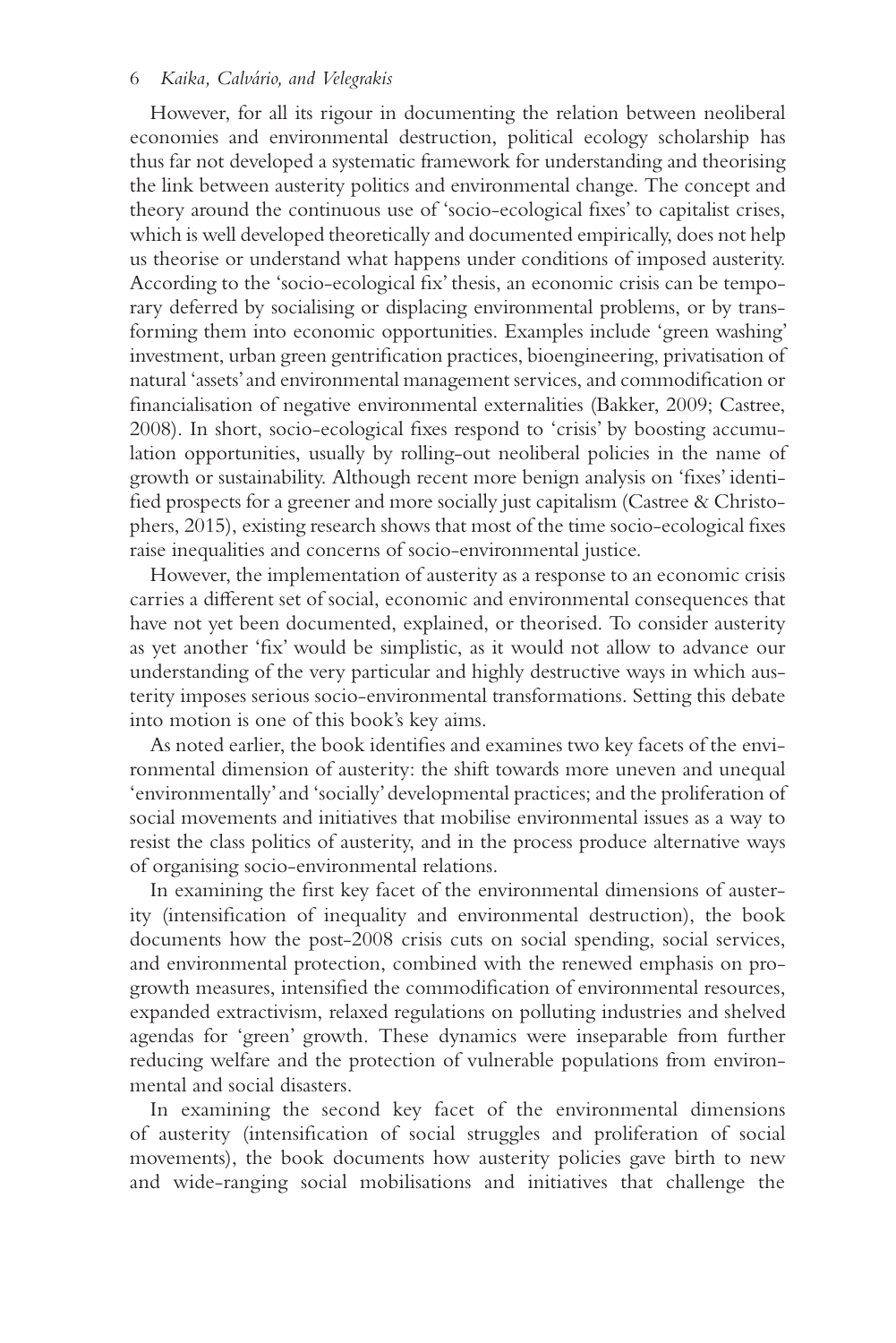intensifcation of socio-environmental injustices that austerity brings and ofer possible alternatives to overcoming the economic crisis through more equitable and ecologically sound ways.

### **Geographical scope: Environmental destruction beyond the global north/south divide**

The book's examination of the two key facets of the environmental consequences of austerity (environmental destruction and inequalities on one hand and proliferation of environmental movements on the other hand) adds nuance to the global north/south dichotomy when it comes to environmental discourses.

The book's debates are empirically grounded in examining the environmental impact of austerity measures implemented primarily in the global north after the economic crisis. However, as Kaika (2012) notes, these practices borrowed their armoury from well-established practices and policies to which the global south had been subjected for many decades. The post-2008 appointment of 'commissioners' to govern the 'ungovernable' European South mirror decades of demands for more technocratic governance in the global south; demands for constitutional changes that prioritise debt servicing over servicing the population's basic needs within Europe (Germany, Greece, Spain, the UK) mimic the way in which servicing debt repayments in the global south had historically been prioritised over servicing the welfare needs of the local population (Kaika, 2012). Seeing western austerity practices in this light, the book ofers a more nuanced and detailed analysis on how austerity politics employed repeatedly in the past in the global south, and more recently in the global north as a blanket response to the post-2008 economic crisis, resulted in unsettling further the pre-determined strict dichotomy between the global north and the global south.

This way, although offering a comprehensive north/south comparative lies beyond the scope of this book, the book does add sophistication to the 'north' 'south' debate on capitalist crisis, austerity and the remaking of the environment (Acosta, 2013; Brand et al., 2016; Gudynas, 2013; Lander, 2018; Svampa, 2015). It offers a novel analytical framework for understanding the relationship between economic crisis, austerity, and the environmental crisis that can open the possibility for more nuanced global comparative research in the future. Such an analysis, we argue, would need to go beyond conventional contrasting comparatives that simply emphasise and duplicate standardised north/south dichotomies. This resonates with recent more sophisticated analysis which argues there are several 'norths' within the 'global north' and several 'souths' within the 'global south' (Hadjimichalis & Hudson, 2014).

#### **Structure and chapters**

The book is structured in four parts, each addressing a key aspect of the environmental dimension of austerity. The frst part explores the role of the politics of austerity in transforming cities and urban planning, and in incrementing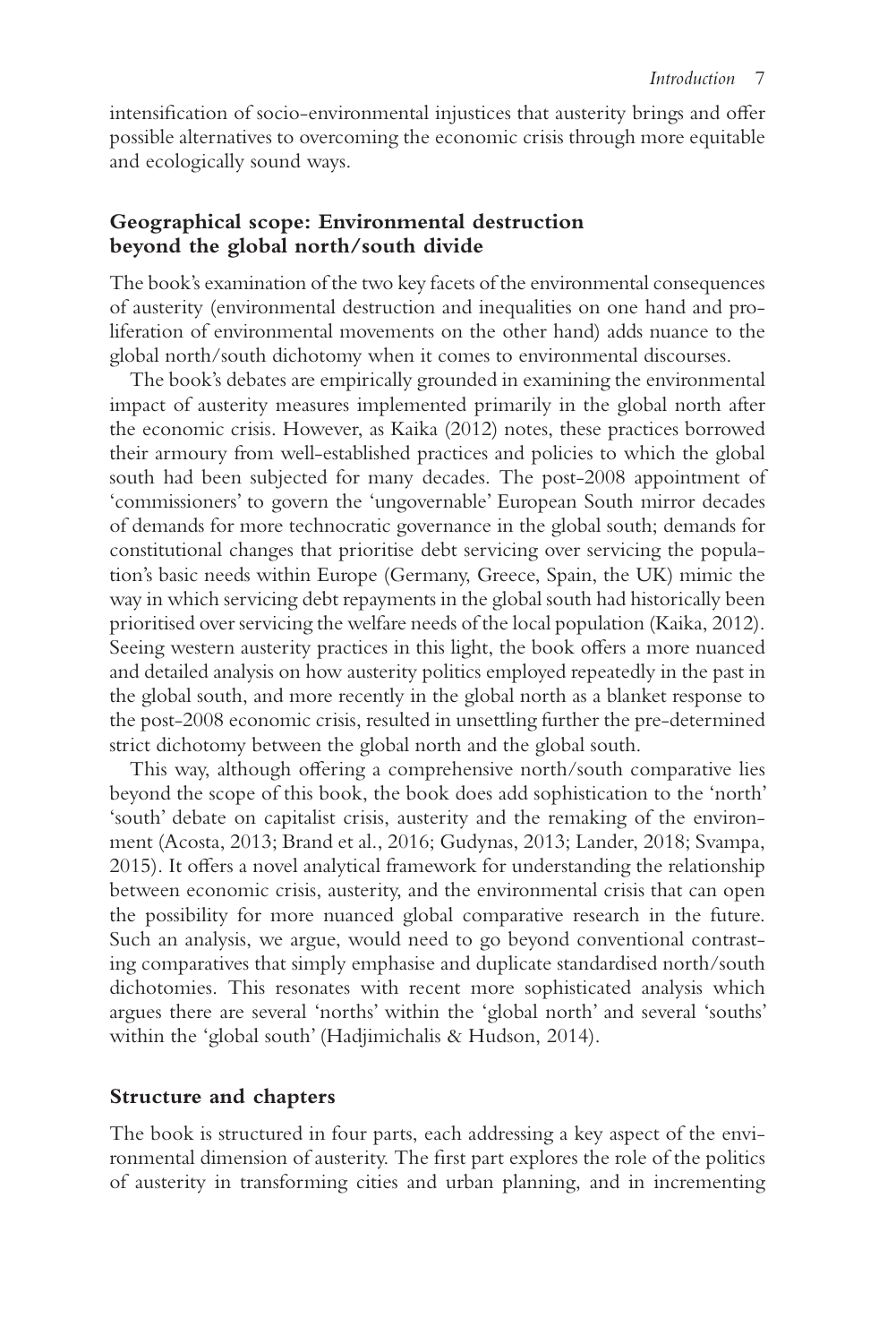environmental degradation and disasters. In this part, the chapter by Greig Charnock, Hug March, and Ramon Ribera-Fumaz on "Austerity and the rebel city: The right to the (smart) city in Barcelona" sheds light into the interlinks between austerity urbanism and the promotion of the 'Barcelona Model' of smart city in the post-2008 crisis.

Zoe Holman's chapter, "On a thought and a prayer: Austerity, climate denialism and disaster in neoliberal Australia", focuses on the bushfres disaster in 2019 in Australia, also known as the 'Black Summer', to examine how austerity measures have combined with economic growth based on fossil fuels industry, denial of climate change, and colonialism to exacerbate climate-related disasters and the country's unpreparedness to face them.

The second part of the book scrutinises how austerity politics can intensify the impact of environmental change on marginalised people by intensifying colonial, racist, class-based, and exclusionary imaginaries, discourses, and practices. In his chapter, "The coloniality of austerity: On crisis, fnance, and Indigenous resistance in British Columbia's forests", Michael Ekers illustrates how austerity is constituted and contested in a settler-colonial context. Ekers examines the austerity-driven fnancialisation of forest land in Indigenous territories as a socio-ecological 'fx' to the economic crisis, revealing how austerity projects are also colonial ones; in this light, Indigenous struggles against land enclosure take part of, but also move beyond, anti-austerity politics.

Carmen Leidereiter's chapter on "When disaster meets austerity: Environmental inequality and historical injustice during crisis" shows that austerity selective cuts in food protection, combined with a long history of uneven infrastructural distribution and classed risk discrimination, in the industrial region of Ave in Northern Portugal, created the conditions for working class communities to sufer the 2016 foods disaster disproportionately. In the midst of disaster and injustices, the author also identifes emergent forms of workingclass environmentalism.

The chapter of Panagiota Kotsila and Giorgos Kallis, "Narratives of blame and racist biopolitics as tactics of austerity politics" scrutinises the malaria epidemics in Greece after the onset of the post-2008 economic crisis. The authors clearly demonstrate how a racist biopolitics of austerity enabled the conditions to malaria's spread not only by restricting health budgets but also through a stigmatising discourse against immigrants, who were mostly the victims of this epidemic.

The third part addresses the rise of environmental confict in the context of austerity and how the environment informs anti-austerity struggles and mobilizations. The chapter by Giorgos Velegrakis, Rita Calvário, and Maria Kaika on "The politicised ecologies of austerity: Anti-austerity environmentalism during and after the Greek crisis" focuses on three disparate environmental conficts and movements emerging in crisis-ridden Greece, one responding to increasing food poverty, other struggling against extractivist plans through a gold-mine project, and the third against the hydrocarbon explorations all over Greece, to shed light on how struggles over the environment can become the focal point around which austerity as the hegemonic response to crisis can be contested.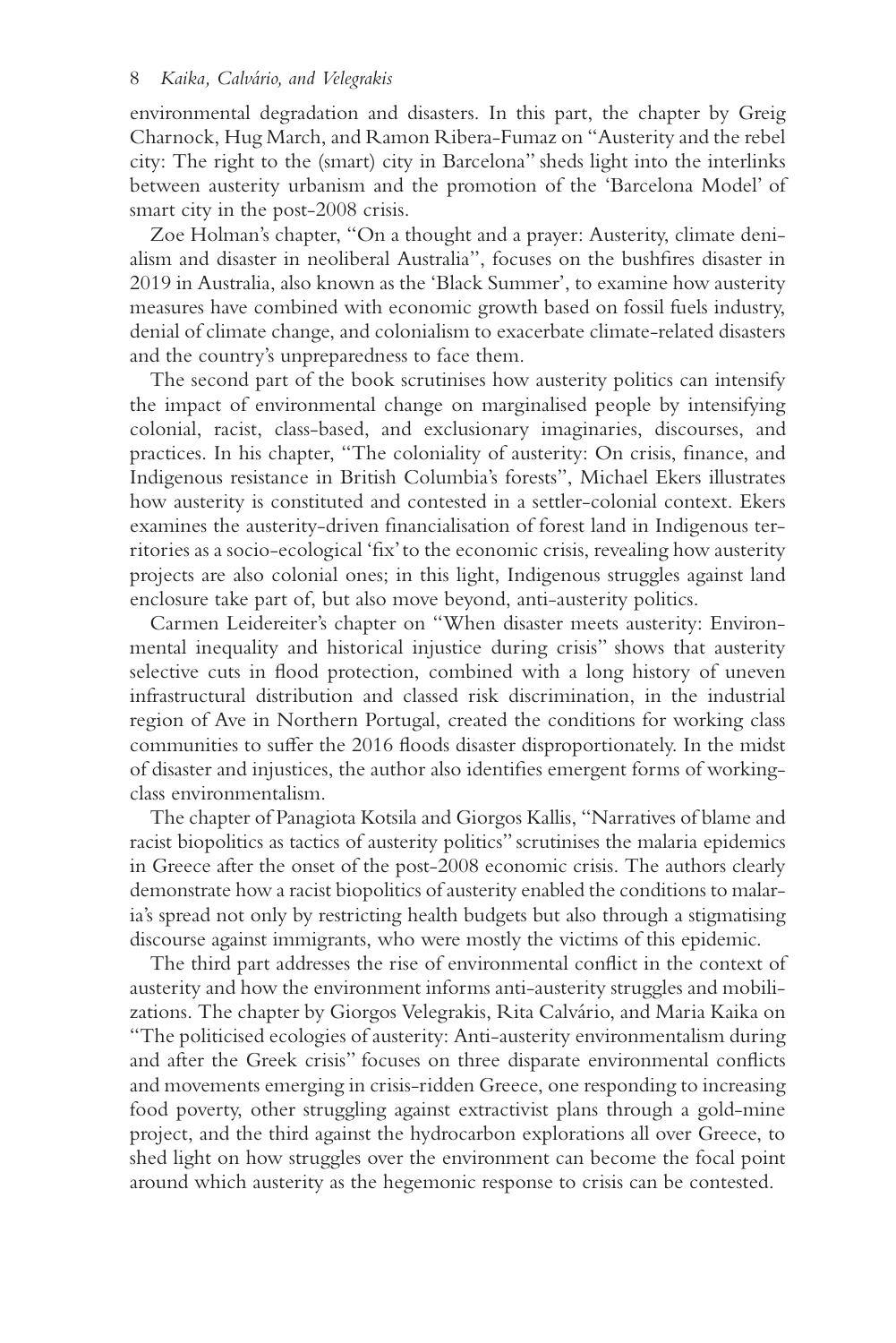Diana Vela-Almeida, Angus Lyall, Geovanna Lasso and Diego Andreucci's chapter, "Resisting austerity in the era of COVID-19: Between nationwide mobilisation and decentralised organising in Ecuador", examines the re-scaling of anti-austerity protests and organising amid the COVID-19 pandemic in Ecuador through a focus on anti-extractivist and agroecological collectives in the Andes. In this country, the neoliberal government since 2017 is imposing an austerity agenda to renew extractivism and is using the context of the pandemic in attempts to further this project while silencing anti-austerity activism.

Antonio Maria Pusceddu's chapter on "Political ecologies of value: Austerity politics and environmental conficts in the Italian South" analyzes the intensifcation of environmental conficts in the post-2008 economic crisis in an industrial city in South-Eastern Italy and sheds light on how those conficts shifted from the sphere of production to that of social reproduction, opposing non-capitalist valuation frameworks to the logic of accumulation.

The fourth part documents new forms of socio-environmental solidarity emerging in response to austerity measures as well as how they evolved in post-austerity times. Eduardo Ascensão and Franklin Ginn on their chapter, "Urban gardening and post-austerity in Lisbon: Between subaltern urbanism and green gentrifcation", focus on the evolution of urban gardening in the city of Lisbon during and after the post-2008 economic crisis. The authors expose the diversity of urban gardens in lines of class and race, tracing their diferentiated geographies and genealogies, identifying a confict between subaltern urbanism developed prior and in response to austerity politics and state-led processes of green gentrifcation in the post-austere neoliberal city through urban gardening.

The chapter by Elia Apostolopoulou on "Community gardening and the geographies of everyday lives in the city: Reclaiming the urban commons in austerity Greece" looks into the rise of community gardens in Athens, Greece, as ways of contesting the politics of austerity, the housing crisis, and the loss of green spaces and places in post-crisis European mega-cities, to shed light on the role of these grassroots initiatives in reclaiming the right to the city.

#### **Acknowledgements**

We would like to thank the editors and anonymous referees for their feedback on the book proposal, as well as Kornilia Papanastasiou for her style/format editing of all the book's chapters. We would also like to thank the European Network of Political Ecology (ENTITLE) network of scholars for the continuous engagement and intellectual debate that made the arguments in this book stronger. This introductory chapter draws upon original work published by Maria Kaika, Rita Calvário, and Giorgos Velegrakis, under a Creative Commons – Attribution 4.0 International – CC BY 4.0 copyright license. The copyright of this chapter remains under a Creative Commons – Attribution 4.0 International – CC BY 4.0 license.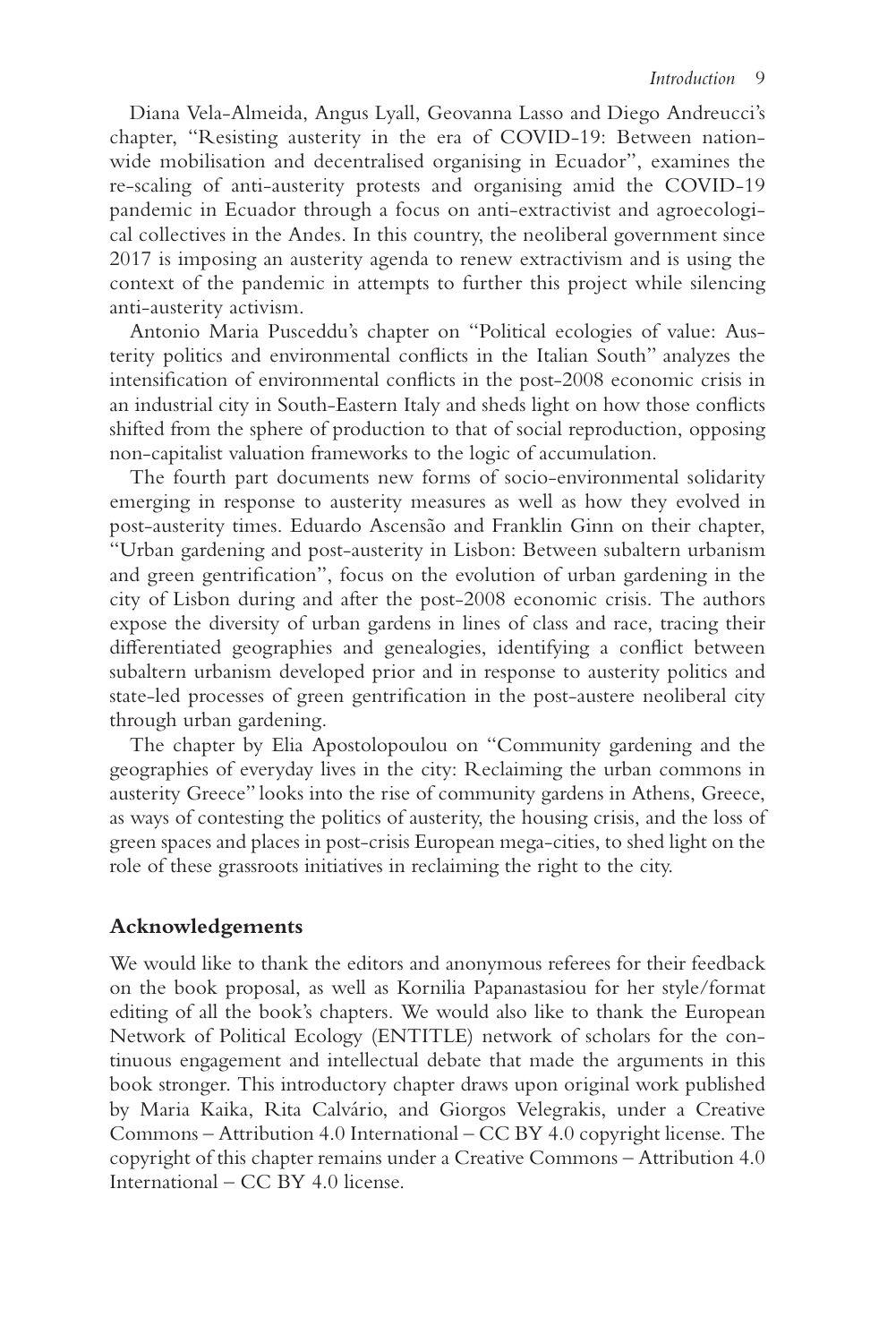#### **References**

- Acosta, A. (2013). Extractivism and neoextractivism: Two sides of the same curse. In M. Lang & D. Mokrani (Eds.), *Beyond development: Alternative visions from Latin America* (pp. 61–86). Transnational Institute/Rosa Luxemburg Foundation.
- Andreucci, D., García-Lamarca, M., Wedekind, J., & Swyngedouw, E. (2017). "Value grabbing": A political ecology of rent. *Capitalism Nature Socialism*, *28*(3), 28–47. [https://doi.](https://doi.org/10.1080/10455752.2016.1278027) [org/10.1080/10455752.2016.1278027](https://doi.org/10.1080/10455752.2016.1278027)
- Bakker, K. (2009). Neoliberal nature, ecological fxes, and the pitfalls of comparative research. *Environment and Planning A*, *41*(8), 1781–1787. <https://doi.org/10.1068/a4277>
- Bakker, K. (2015). Neoliberalization of nature. In T. Perreault, G. Bridge, & J. McCarthy (Eds.), *The Routledge handbook of political ecology* (1st ed., pp. 446–456). Routledge.
- Blyth, M. (2013). *Austerity: The history of a dangerous idea*. Oxford University Press.
- Brand, U., Dietz, K., & Lang, M. (2016). Neo-extractivism in Latin America. One side of a new phase of global capitalist dynamics. *Ciencia Politica*, *11*(21), 125–159. [https://doi.](https://doi.org/10.15446/cp.v11n21.57551) [org/10.15446/cp.v11n21.57551](https://doi.org/10.15446/cp.v11n21.57551)
- Castree, N. (2008). Neoliberalising nature: The logics of deregulation and reregulation. *Environment and Planning A*, *40*(1),131–152.<https://doi.org/10.1068/a3999>
- Castree, N., & Christophers, B. (2015). Banking spatially on the future: Capital switching, infrastructure, and the ecological fx. *Annals of the Association of American Geographers*, *105*(2), 378–386.<https://doi.org/10.1080/00045608.2014.985622>
- Chen, W., Mrkaic, M., & Nabar, M. (2019). *The global economic recovery 10 years after the 2008 fnancial crisis*. International Monetary Fund (IMF). [www.imf.org/en/Publications/](http://www.imf.org) [WP/Issues/2019/04/26/The-Global-Economic-Recovery-10-Years-After-the-2008-](http://www.imf.org) [Financial-Crisis-46711](http://www.imf.org)
- della Porta, D., & Mattoni, A. (Eds.). (2014). *Spreading protest: Social movements in times of crisis*. ECPR Press.
- Douzinas, C. (2013). *Philosophy and resistance in the crisis: Greece and the future of Europe*. Polity Press.
- Featherstone, D. (2015). Thinking the crisis politically: Lineages of resistance to neo-liberalism and the politics of the present conjuncture. *Space and Polity*, *19*(1), 12–30. [https://doi.org](https://doi.org/10.1080/13562576.2014.992253) [/10.1080/13562576.2014.992253](https://doi.org/10.1080/13562576.2014.992253)
- Gudynas, E. (2013). Debates on development and its alternatives in Latin America. A brief heterodox guide. In M. Lang & D. Mokrani (Eds.), *Beyond development: Alternative visions from Latin America* (pp. 15–39). Transnational Institute/Rosa Luxemburg Foundation.
- Hadjimichalis, C. (2014). Crisis and land dispossession in Greece as part of the global 'land fever'. *City*, *18*(4–5), 502–508. <https://doi.org/10.1080/13604813.2014.939470>
- Hadjimichalis, C., & Hudson, R. (2014). Contemporary crisis across Europe and the crisis of regional development theories. *Regional Studies*, *48*(1), 208–218. [https://doi.org/10.1](https://doi.org/10.1080/00343404.2013.834044) [080/00343404.2013.834044](https://doi.org/10.1080/00343404.2013.834044)
- Harvey, D. (2007). *A brief history of neoliberalism*. Oxford University Press.
- Harvey, D. (2011). *Rebel cities: From the right to the city to the urban revolution*. Verso Books.
- Heynen, N., Kaika, M., & Swyngedouw, E. (Eds.). (2006). *In the nature of cities urban political ecology and the politics of urban metabolism*. Routledge.
- Heynen, N., McCarthy, J., Prudham, S., & Robbins, P. (Eds.). (2007). *Neoliberal environments: False promises and unnatural consequences*. Routledge.
- Heynen, N., & Robbins, P. (2005). The neoliberalization of nature: Governance, privatization, enclosure and valuation. *Capitalism Nature Socialism*, *16*(1), 5–8. [https://doi.](https://doi.org/10.1080/1045575052000335339) [org/10.1080/1045575052000335339](https://doi.org/10.1080/1045575052000335339)